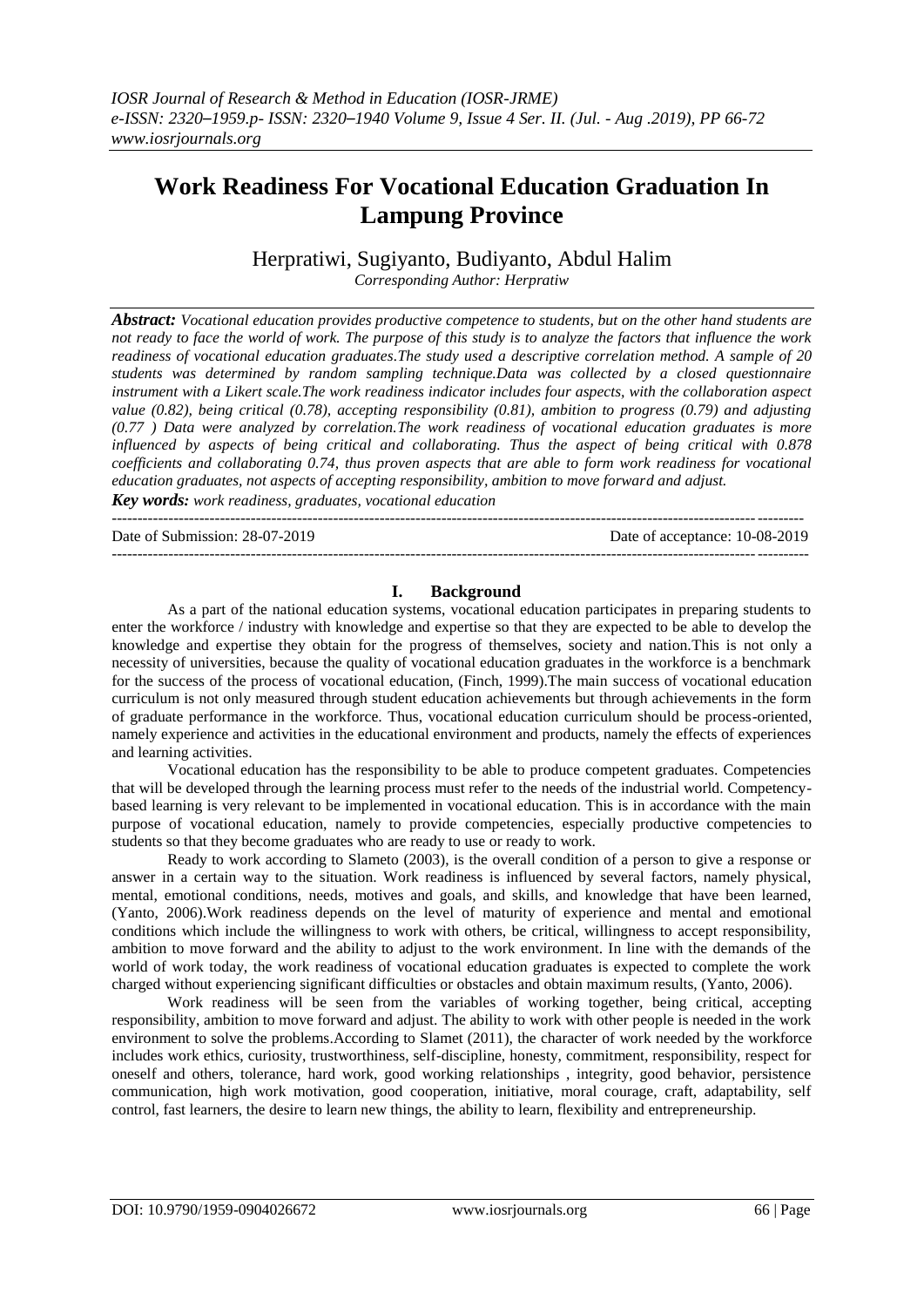Cooperation in a team is the highest competitive advantage in an institution, because it can increase work productivity and institutional performance. Building a strong team is very possible, even though it is difficult to realize. Because teamwork or groups are a way to master some members' behavior or people who are not the same. Good teamwork or groups will be created if each team member or group has the same commitment. Therefore in doing teamwork or groups more requires courage, perseverance and discipline.Being critical is shown by an active attitude in finding and finding supporting sources for the truth of the information they receive. Someone who is critical will always use reason (ratio) and be able to formulate logical reasons for each attitude and action taken (Scriven & Paul, 1987). Conklin (2012) states that simply a critical attitude is always indicated by careful and thorough analysis and assessment of the problem at hand. Critical attitude leads to thinking independence, someone who is critical will appear with an independent attitude and confidence. This independence of thought allows one to see a situation in a new way (thinking out of the box). Referring to John Dewey's thinking about reflective thinking, Conklin (2012) emphasized that a critical thinker is also a reflective person.

Accepting responsibility is one moral intelligence that must be possessed by a graduate who is ready to use. Clarken (2010) states that there are four aspects that can show a person has moral intelligence, namely aspects of integrity, responsibility, forgiveness, and caring for others. The aspect of responsibility is the main aspect that can be an indicator that the person has good moral intelligence. The character of responsibility is important because someone must be able to be responsible for decisions or choices made. The character of responsibility, according to Clarken (2010) must fulfill three things, namely being able to control themselves, which means having the responsibility as a person to carry out their duties as much as possible; admit mistakes and failures, namely having the courage to bear the risk of failure or error in making decisions; and have seriousness in serving others. Similarly, what was stated by Zuriah (2007) is that the character of responsibility is to develop a balance between rights and obligations, dare to face the consequences of life choices and develop a positive attitude towards community life.

The ambition to progress should be owned by graduates of an institution. Graduates who have work readiness (Agus Fitriyanto, 2006) are graduates who have logical and objective considerations, the ability to cooperate, be critical, responsible, able to adapt, and always want to move forward. Adapting to the environment according to Schneiders (1964), as the individual's ability to react effectively and beneficially to social reality, situations, and relationships so that demands or needs in social life are fulfilled in an acceptable and satisfying way. Thus, if someone will develop abilities in social adjustment in the environment then he must respect the rights of others, be able to create a healthy relationship with others, develop friendships, play an active role in social activities, respect the values of social laws and culture in the environment. If these principles are carried out consistently, good social adjustment will be achieved.

Schneider (1964) defines social adjustment as "The capacity to react effectively and wholesally to social realities, situations, and relations so that the requirements for social living are fulfilled are acceptable and satisfactory manner". Based on these definitions it can be said that individual social adjustment shows the ability of individuals to react effectively and beneficially to social reality, situations, and relationships so that demands or needs in social life are fulfilled in a way that is acceptable and satisfying. Schneiders (1964) divides social adjustment into three aspects, namely social adjustment in the home and family environment, social adjustment in the school environment and social adjustment in the community. Schneider (1964) suggested that an individual's adjustment can be influenced by several factors, namely: a. physical condition and the factors that influence it, including heredity, physical constitution, health, nervous system, glands, and muscles, b. development and maturity, especially intellectual, social, moral, and emotional, c. psychological conditions, including experience, learning processes, habituation, frustration, and conflict, d. environmental conditions, especially the home, family, school and community environment, and e. cultural factors, including religion.

Although vocational education is expected to be able to produce graduates ready to work, but still found unemployment generated by vocational education itself. Based on the central statistical body, the Open Unemployment Rate as of February 2018 to August 2017 was seen from the level of education, elementary to lower 50.98 million people (42.13%), junior high school 21.72 million people (17.95%), high school 21, 13 million people (17.46%), SMK 12.59 million people (10.40%), diplomas I / II / III 3.28 million people (2.71%) and Universities 11.32 million people (9, 35%).

The Faculty of Engineering of the University of Lampung already has vocational education graduates, and it is necessary to conduct a survey of graduate work readiness, to find out: (a) the level of e-readiness of graduate work and (b) reveal factors that need improvement in supporting vocational programs. For the purpose of vocational education to be achieved in accordance with expectations, it is deemed necessary to conduct an evaluation to determine the level of readiness of vocational education graduates in the field. The evaluation will take pictures of the profile of graduates, and evaluate the achievement of the desired goals. From the evaluation results it will be known the level of readiness of graduates in the field.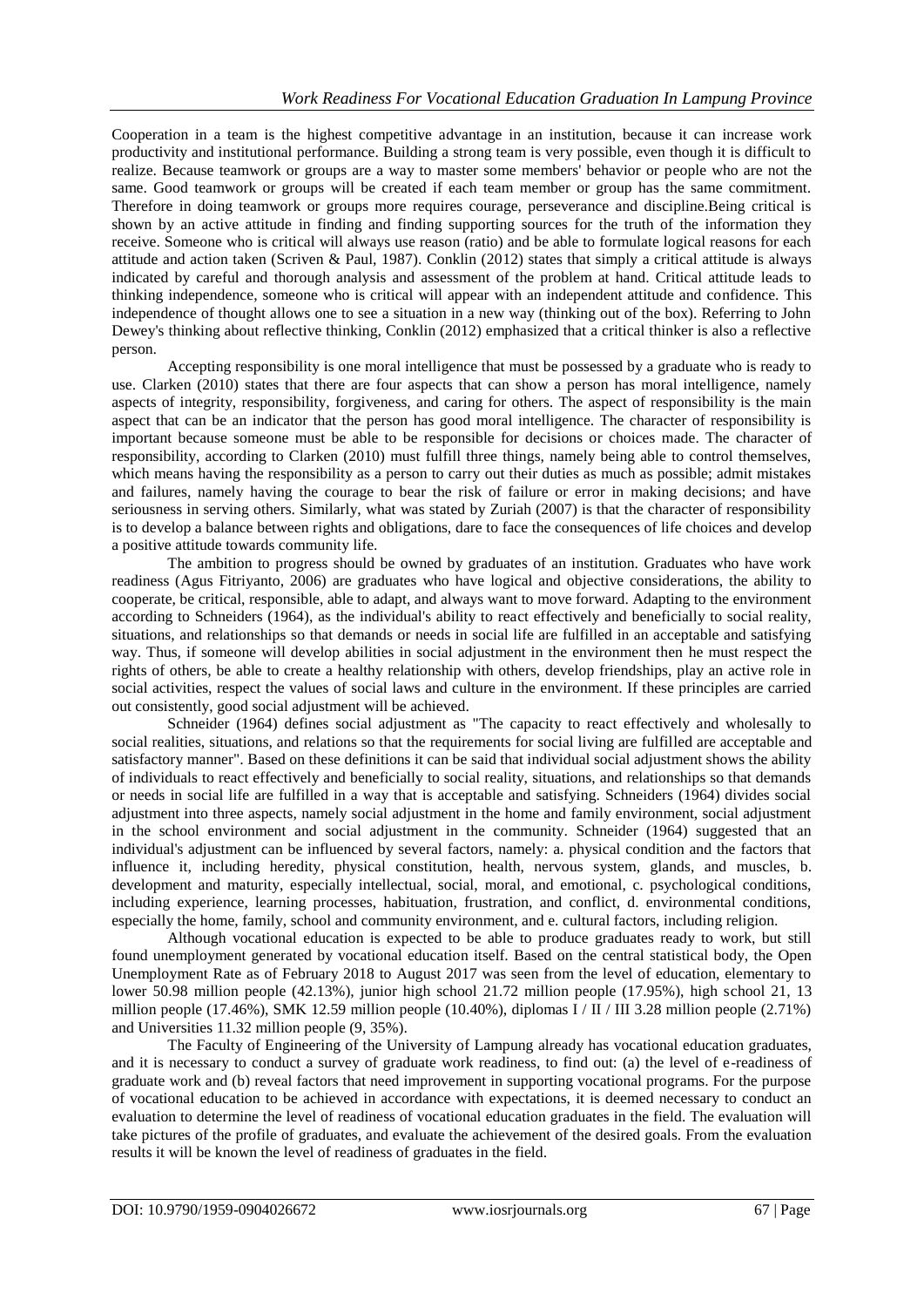# **II. Research methods**

This study used descriptive correlation method aimed at describing or describing events or events that were taking place at the time of the study regardless of before and after.Samples were randomly selected from graduates of mechanical engineering vocational education, Faculty of Engineering, University of Lampung. Samples are obtained directly from the sampling unit, so that they had the same opportunity to be sampled (Roscoe, 1975). The number of samples is determined by the Tables of Isaac and Michael (Isaac, 1981) with an error rate of 5%, so that the sample size is 20 graduates. The research was conducted for four months, and data collection was conducted once a week.

This study used a research instrument in the form of a closed questionnaire with answer choices to find out the opinions and perceptions of respondents to the research variables, respondents chose one of the answers to the answer choices. Questions compiled as research instruments used 4 alternative answers. In the questionnaire the authors provided numbers or weights for question items using a Likert scale, where respondents stated agreement or disagreement with the contents of the statement in four categories and each alternative answer had a different weight, giving a score for each alternative answer adjusted to statement criteria.

| Number | Readiness  |               | Score |
|--------|------------|---------------|-------|
|        | VA         | Very agree    |       |
|        |            | Agree         |       |
|        | <b>∟ A</b> | Lack of agree |       |
|        |            | Disagree      |       |

**Table 1**. Research Instrument Answers and Scores Categories

The questionnaire used to measure indicators of graduate work readiness was all in the form of positive statements. Table 2 showed that the indicators worked together to have 10 statements, be critical of 4 statements, accept responsibility for 3 statements, ambition to advance 5 statements and adjust 3 statements.

| A WAJAU A LIVILLA ULI VI WINDOWOWY ALUNGILIUM ILIVILUMVUL MUNULLIULLU |                       |                      |  |  |  |  |
|-----------------------------------------------------------------------|-----------------------|----------------------|--|--|--|--|
| Number.                                                               | Indicator             | Number of Statements |  |  |  |  |
|                                                                       |                       |                      |  |  |  |  |
|                                                                       | Cooperate             | 10                   |  |  |  |  |
|                                                                       | Be critical           |                      |  |  |  |  |
| 3.                                                                    | Accept responsibility |                      |  |  |  |  |
|                                                                       | Ambition to progress  |                      |  |  |  |  |
|                                                                       | Adjust oneself        |                      |  |  |  |  |
| Total                                                                 |                       | 25                   |  |  |  |  |

**Table 2** Number of Graduates' Readiness Indicator Statement

| Number  | Indicator             | Reliability |
|---------|-----------------------|-------------|
|         | Cooperate             | 0.82        |
|         | Be critical           | 0.78        |
| 3.      | Accept responsibility | 0.81        |
|         | Ambition to progress  | 0.79        |
|         | Adjust oneself        | 0.77        |
| Average |                       | 0.79        |

**Table 3** Reliability of Work Readiness Questionnaire

Table 3 showed that the reliability of the work readiness questionnaire wa as follows: 0.82 to cooperate, 0.78 to be critical, 0.81 to accept responsibility, 0.79 to ambition to advance and 0.77 to adjust. This showed that all items were internally consistent because they had strong reliability (Maier, Wolf, & Randler, 2016; Bonett & Wright, 2015; Sebastian Rainsch, 2004). Data were analyzed by correlation. The normality of the data was tested by the Kolmogorov-Smirnov test as shown in Table 4.

**Table 4** Results of normality test data using the Kolmogorov-Smirnov test

| Number   | Indicator             | Test results | Sig.  |
|----------|-----------------------|--------------|-------|
|          | Cooperate             | 0.301        | 0.077 |
| <u>.</u> | Be critical           | 0.322        | 0.200 |
|          | Accept responsibility | 0.268        | 0.200 |
| 4.       | Ambition to progress  | 0.308        | 0.200 |
|          | Adjust oneself        | 0.306        | 0.075 |

Table 4 showed all data after being tested by the Kolmogorov-Smirnov test (Yu Zheng, 2008) is normal. Indicators cooperate 0.301 with a significance value of 0.077, being critical of 0.322 with a significance value of 0.200, accepting responsibility 0.268 with a significance value of 0.200, ambition to advance 0.308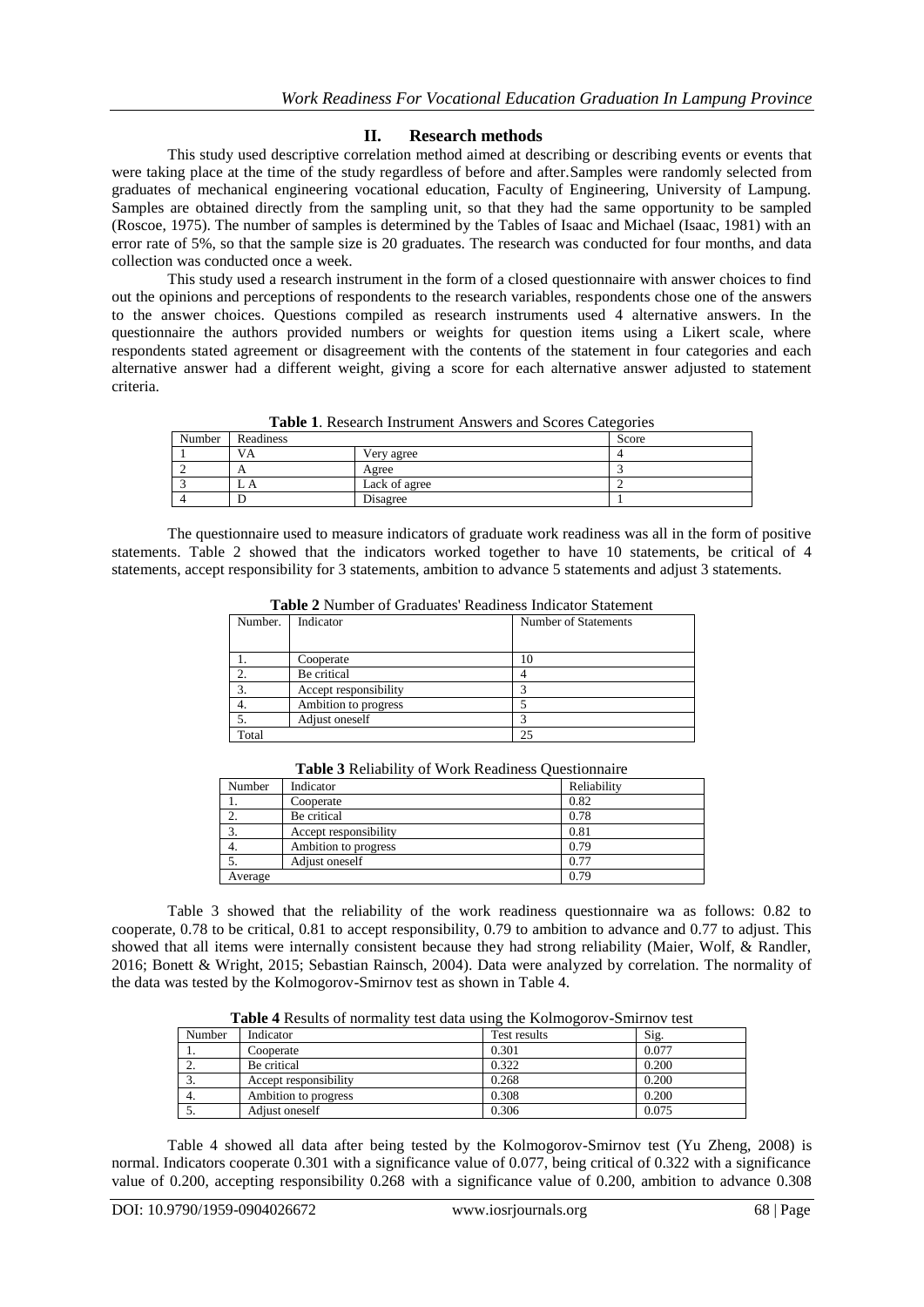with a significance value of 0.200, adjusting to 0.306 with a significance value of 0.075. The homogeneity of the data was tested using one-way ANOVA, (Donald, 2010), and known as sig. 0.100> 0.05, so that the data is homogeneous..

# **Mean and standard deviation**

# **III. Research result**

The average and standard deviation of the 5 aspects of readiness have been compared. Table 5 shows that the highest average is the aspect of collaboration (3.13  $\pm$  .682), followed by ambitions to advance with an average of 2.92  $\pm$  .426, adjusting to an average of 2.98  $\pm$  .578, adjusting to 2.93  $\pm$  .578, behaving critical 2.92  $\pm$ .569, and aspects of accepting responsibility with an average of  $2.92 \pm .682$ ). Of the three lowest categories is the aspect of being critical and the highest is the aspect of cooperation.Tabel 5 Mean dan standar deviasi

| Aspect                | Mean | Std. Deviation |
|-----------------------|------|----------------|
| Cooperate             | 3.13 | .682           |
| <b>Be Critical</b>    | 2.92 | .569           |
| Accept responsibility | 2.80 | .553           |
| Ambition to progress  | 2.98 | .426           |
| Adjust vourself       | 2.93 | .578           |

#### **Inter correlation aspects of readiness**

There are five aspects of readiness and analyzed by correlation analysis. Table 6 shows how the aspects of habits have a correlation.

|                     |                           | Menyesuaika<br>n diri | Bekerjasama | Bersikap<br>kritis | Menerima<br>tanggungjawa<br>b | Ambisi<br>untuk_maju |
|---------------------|---------------------------|-----------------------|-------------|--------------------|-------------------------------|----------------------|
| Pearson Correlation | Menyesuaikan_diri         | 1.000                 | .134        | $-0.338$           | .290                          | .186                 |
|                     | Bekerjasama               | .134                  | 1.000       | $-252$             | $-367$                        | .382                 |
|                     | Bersikap kritis           | $-0.338$              | $-252$      | 1.000              | .236                          | .039                 |
|                     | Menerima<br>tanggungjawab | .290                  | $-0.367$    | .236               | 1.000                         | $-335$               |
|                     | Ambisi_untuk_maju         | .186                  | .382        | .039               | $-335$                        | 1.000                |
| Sig. (1-tailed)     | Menyesuaikan_diri         |                       | .287        | .073               | .107                          | .216                 |
|                     | Bekerjasama               | .287                  |             | .142               | .056                          | .048                 |
|                     | Bersikap_kritis           | .073                  | .142        |                    | .158                          | .435                 |
|                     | Menerima<br>tanggungjawab | .107                  | .056        | .158               |                               | .074                 |
|                     | Ambisi untuk maju         | .216                  | .048        | .435               | .074                          |                      |
| N                   | Menyesuaikan diri         | 20                    | 20          | 20                 | 20                            | 20                   |
|                     | Bekerjasama               | 20                    | 20          | 20                 | 20                            | 20                   |
|                     | Bersikap kritis           | 20                    | 20          | 20                 | 20                            | 20                   |
|                     | Menerima<br>tanggungjawab | 20                    | 20          | 20                 | 20                            | 20                   |
|                     | Ambisi untuk maju         | 20                    | 20          | 20                 | 20                            | 20                   |

#### **Table 6** Intercorrelation between Habit Aspects **Correlations**

The results presented in Table 6 show that the self-adjusting aspects are significantly correlated with aspects of collaboration with  $r = .134$  and  $p < 0.8$ , adjusting to being critical with  $r = .338$  and  $p < 0.8$ , adjusting to responding with  $r = .290$  and  $p < 0.8$ , and adjust to the ambition to advance with  $r = .186$  and  $p < 0.8$ . Aspects of collaboration are significantly correlated with aspects of being critical with  $r = .252$  and  $p < 0.8$ , collaborating by accepting responsibility with  $r = 0.367$  and p <0.8, and collaborating with ambitions to progress with  $r = 0.186$ and p <0.8. Aspects of being critical are significantly correlated with aspects of accepting responsibility with  $r =$ .236 and p <0.8, aspects of being critical with ambitions to go forward with  $r = .039$  and  $p < 0.8$ . while the aspects of accepting responsibility are significantly correlated with aspects of ambition to advance with  $r = .335$ and  $p < 0.8$ . Based on the results above, the symptoms of multicollinearity were not detected, so further studies were needed.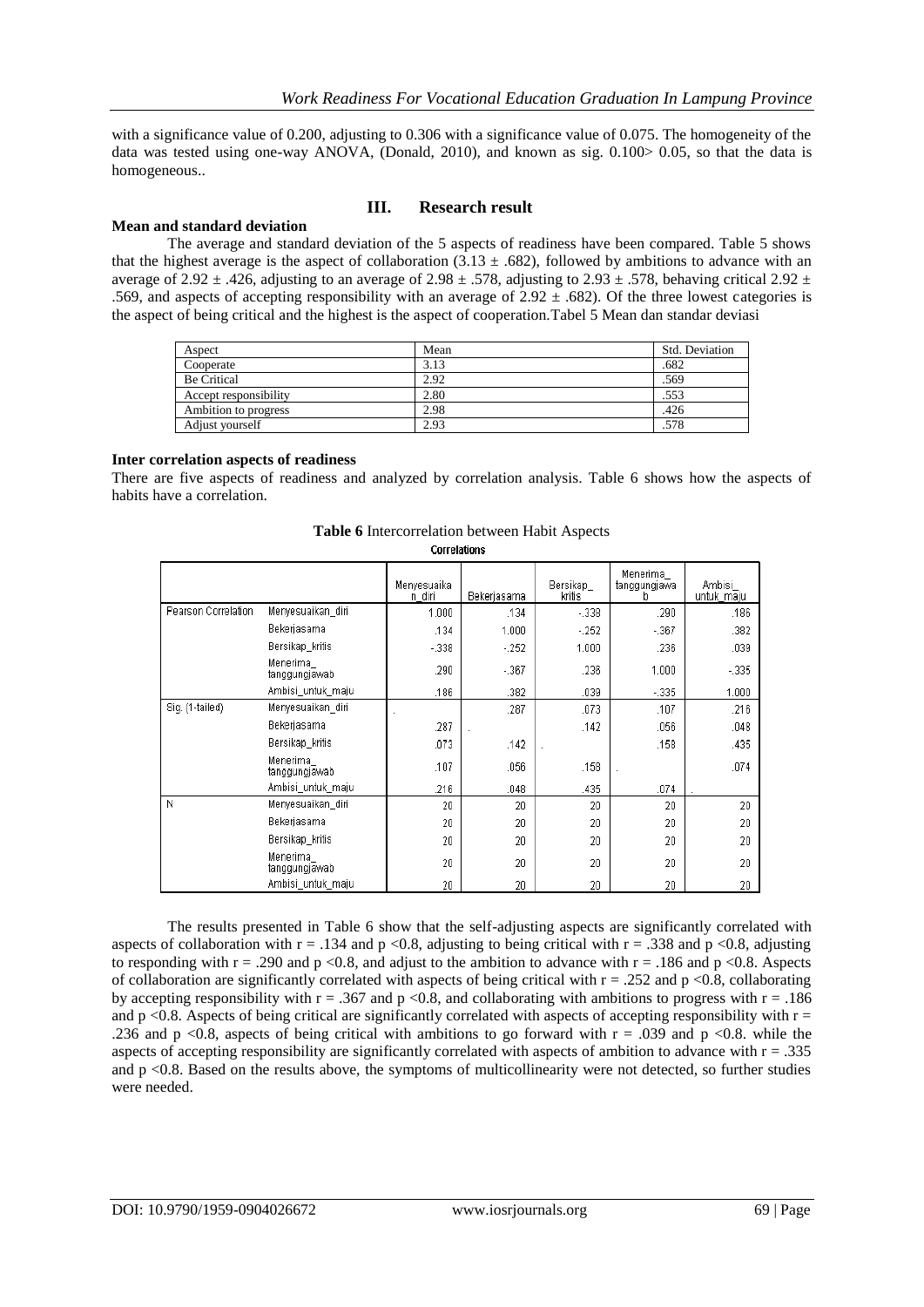Coefficients<sup>a</sup>

|       |                           | Unstandardized Coefficients |            | Standardized<br>Coefficients |          |      |
|-------|---------------------------|-----------------------------|------------|------------------------------|----------|------|
| Model |                           | в                           | Std. Error | Beta                         |          | Siq. |
|       | (Constant)                | .924                        | 6.447      |                              | .143     | .888 |
|       | Bekerjasama               | .054                        | .153       | .083                         | .355     | .727 |
|       | Bersikap_kritis           | $-.385.$                    | .180       | $-.460.$                     | $-2.140$ | .049 |
|       | Menerima<br>tanggungjawab | .538                        | .223       | .548                         | 2.416    | .029 |
|       | Ambisi_untuk_maju         | .416                        | .267       | .356                         | 1.560    | .140 |

## **Table 7** Inter-Aspect Coefficients

a. Dependent Variable: Menyesuaikan\_diri

From Table 7, it can be seen that the coefficients table shows a standard error value of less than one, which is cooperation = 0.153, being critical = 0.180, accepting responsibility = 0.223, and ambition for advancing  $= 0.267$ . and the beta coefficient value is also less than one, which is cooperation  $= 0.083$ , being critical = 0.460, accepting responsibility = 0.548, and ambition for progress = 0.356. From this result it can be said that the standard value of low error and multicollinearity is not detected.

## Coefficients<sup>a</sup>

|      | 95% Confidence Interval for B |         | Correlations |         |        | Collinearity Statistics |       |
|------|-------------------------------|---------|--------------|---------|--------|-------------------------|-------|
| Siq. | Lower Bound<br>Upper Bound    |         | Zero-order   | Partial | Part   | Tolerance               | VIF   |
| .888 | $-12.818$                     | 14.666  |              |         |        |                         |       |
| .727 | $-.271$                       | .379    | .134         | .091    | .072   | .747                    | 1.339 |
| .049 | $-.769.$                      | $-.002$ | $-.338$      | $-.484$ | $-431$ | .878                    | 1.139 |
| .029 | .063                          | 1.013   | .290         | .529    | .487   | .788                    | 1.270 |
| .140 | -.152                         | .984    | .186         | .374    | .314   | .779                    | 1.284 |

In the coefficients table above, the tolerance value is narrow, that is, in collaboration  $= 0.747$ , being critical = 0.878, accepting responsibility = 0.788, and ambition for advancing = 0.779, because the range is narrow, multicollinearity is not detected. In addition, the value of VIF on cooperation  $= 1,339$ , being critical  $=$ 1,139, accepting responsibility = 1,270, and ambitions for progress = 1,284 less than 10. Based on these data (tolerance and VIF), it can be concluded that there is no multicollinearity problem so the test results are said reliable or trusted.

## **IV. Discussion**

Based on the analysis, it appears that the work readiness of vocational education graduates is more influenced by aspects of being critical and collaborating. Thus the aspect of being critical and collaborating is proven to be able to shape work readiness for vocational education graduates, not the aspect of accepting responsibility, ambition to move forward and adapt. A critical attitude is a sensitive attitude towards events that occur around the work environment. Being critical is someone's spontaneous attitude towards something that happens unexpectedly, maybe through words, or actions because someone is not easy to believe, they always find mistakes, and keen curiosity. It is not easy to believe that arises because in order not to be easily fooled by other parties, for that someone should do two-way communication, not just listen and follow what people say. If non-trustworthiness arises, someone will ask to know what is really and what must be followed or not followed.Someone who has a critical attitude, will always look for mistakes that can make the criticized person know what they are talking about and so that they know what their mistakes are, so they introspect themselves. In other words, looking for mistakes to tell what the shortcomings of others are and so that those who criticize can also understand better.

Curiosity is the most basic thing and is needed to be courageous to speak in public and talk to everyone in the work environment, because if we already know a lot and are brave enough to give an opinion or solution to everyone who talks to us, then with that we are easy to take a critical attitude. Critical attitude is important but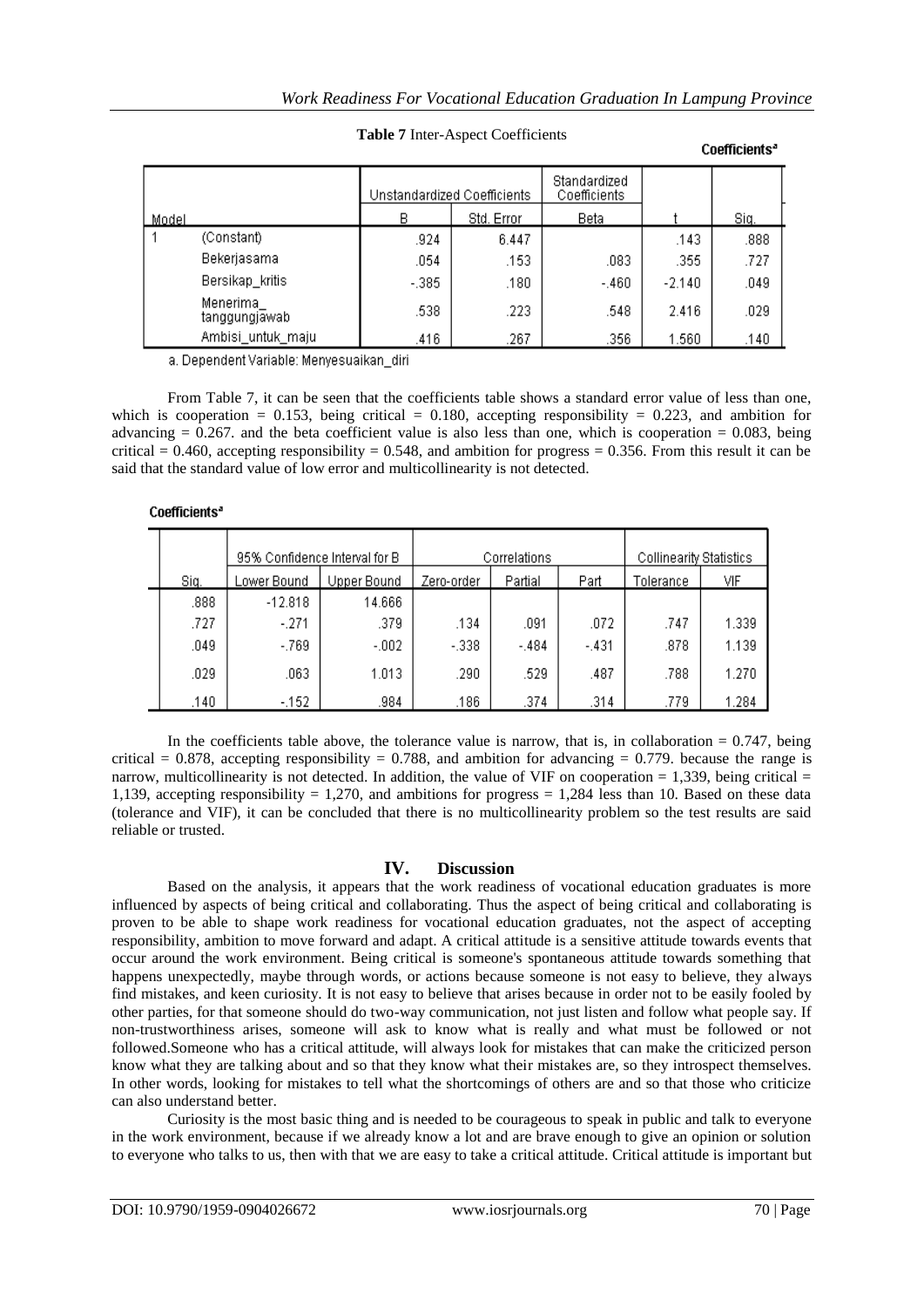must show a good critical attitude and not use emotions. So as long as criticizing it can make the critics respond well to our criticism.

Cooperation is proven to be able to make someone ready to work in an agency. According to Sarwono (2011) cooperation is a form of group consisting of more than one person who performs tasks with a number of rules and procedures. Bowo and Andy (2007), explained that in the implementation of cooperation mutual benefits must be achieved The implementation of cooperation can only be achieved if shared benefits are obtained for all parties involved. If one party is harmed in the cooperation process, then cooperation is no longer fulfilled. In an effort to achieve mutual benefits or benefits from cooperation, good communication between all parties is needed and the same understanding of the common goals.

Group cooperation is very necessary for increasing work efficiency anywhere, both in companies, private and government. If the company does not have strong cooperation between division one and other divisions, then the results of their work will not be satisfactory and inefficient. In the company consists of various kinds of individuals who are required to work in order to achieve organizational goals. Group collaboration will enable one to identify various problems, discuss how to solve the problem and take action to improve it. The problems that occur in group cooperation that affect work efficiency and work environment, namely lack of interaction in groups, differences of opinion, and lack of compatibility between group members.

Cooperation is an aspect that supports a person to be ready to work in an institution, because according to West (2002), cooperation has aspects of communication, coordination, cooperation, and mutual exchange of information. Whereas according to the study of Aziz et al. (2006) found that in potential collaboration someone is more empowered by being confronted with social skills which results in the person actively finding concepts and communicating the results of his thoughts to others. One aspect of cooperative ability is communication skills, namely communication that occurs not only takes place between two people in a group partner, but also with other people in different units. Yulianti & Fianti (2010) study found that working together educates someone to be able to carry out communication in various directions, so that new ideas emerge.

In cooperation, coordination skills are also needed, so that actions to be taken are not conflicting. This will give rise to mutual respect and listen to friends' opinions or answers, and provide opportunities to express opinions or speak. Listening to friends' opinions also contributes to the coordination of group collaboration. According to West (2002) listening is a central element in dealing with and overcoming the development of social skills in which there is cooperation. David Jacques, as quoted by Bowering et al. (2007) provide reinforcement that collaboration in groups will help someone who has worked to develop emotional and social skills. Skills for exchanging information will also be formed in the aspect of cooperation, one can increase the transfer of information, learn from each other and try to exchange ideas with their partners before presenting the idea to a larger group.

Important collaboration is carried out so that a continuous process occurs in stimulating the development of a person from home to work or vice versa. According to Slamet PH in B. Suryosubroto, (2006), cooperation is a joint effort or activity carried out by both parties in order to achieve a common goal. Furthermore Epstein and Sheldon in (Grant & Ray, 201) state that collaboration is a multidimensional concept in which among them are jointly responsible for improving and developing themselves so that it will have an impact on personality development. Cooperation is carried out in various things or dimensions. Collaboration is more than just a meeting between several people in an institution, but includes them in various roles at all times. This is needed to improve the work climate, develop skills and leadership, assist them to establish relationships with institutions, and assist them to carry out the learning process in the institution. This activity will have a positive impact on the institution by obtaining additional knowledge about employee development and the stimulus needed to improve performance.

Lack of cooperation between employees has negative consequences. Soemiarti Patmonodewo (2003) explained that in reality it was not easy to establish cooperation between the two parties. Difficulties in establishing cooperation are also explained by Par et al. dalam (Slamet Suyanto, 2005) that many institutions will help employees, but employees do not give a response, accept wholeheartedly, and criticize more because they feel more expert.

# **V. Conclusion And Implication Of Study**

The work readiness of vocational education graduates is more influenced by aspects of being critical and collaborating, than on aspects. Thus aspects of being critical and collaborating are proven to be able to shape work readiness for vocational education graduates, not aspects of accepting responsibility, ambition to move forward and adjusting. The work readiness of vocational education graduates is built on aspects of being critical and collaborative. Therefore it is necessary to re-design and engineer the lecture process as long as they are in college and after they work a program that directly and indirectly can form to be critical and cooperate. Because aspects of critical thinking and cooperation are important variables in forming vocational education